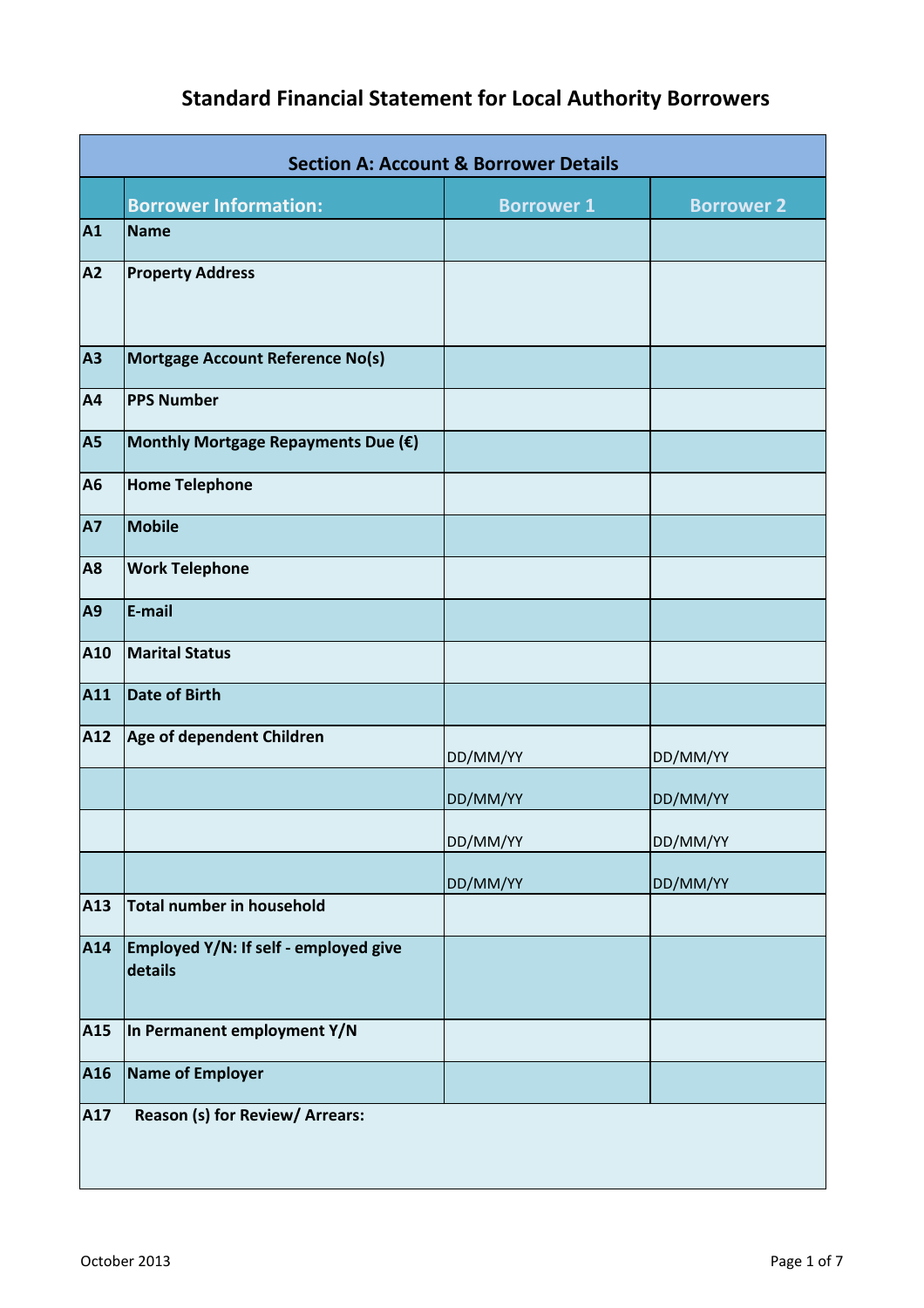## **Monthly income Calculation:**

**If paid fortnightly calculate your monthly income as follows: Fortnightly income x 26 / 12 = Monthly Income**

**If paid weekly calculate your income as follows: Weekly income x 52 / 12 = Monthly Income**

| <b>Section B: Your Monthy Income</b> |                                                                                       |                              |              |
|--------------------------------------|---------------------------------------------------------------------------------------|------------------------------|--------------|
|                                      |                                                                                       | <b>Borrower 1 Borrower 2</b> | <b>Total</b> |
| <b>B1</b>                            | <b>Gross Monthly Salary (before tax and any</b><br>other deductions at source)        |                              |              |
| <b>B2</b>                            | <b>Net Monthly Salary (after tax and any</b><br>other deductions at source)           |                              |              |
| <b>B3</b>                            | <b>Monthly Social Welfare Benefits</b>                                                |                              |              |
| <b>B4</b>                            | <b>Children Allowance</b>                                                             |                              |              |
| <b>B5</b>                            | <b>Mortgage Interest Supplement</b>                                                   |                              |              |
| <b>B6</b>                            | <b>Family Income Supplement</b>                                                       |                              |              |
| <b>B7</b>                            | Maintenance                                                                           |                              |              |
| <b>B8</b>                            | Other, e.g Pension, Room Rent, Grants,<br><b>Letting of property (Please Specify)</b> |                              |              |
| <b>B9</b>                            | <b>Total Monthly Income:</b>                                                          |                              |              |

| Evidence required by the Mortgage Support Unit as proof of monthly income: |  |  |  |  |
|----------------------------------------------------------------------------|--|--|--|--|
| 3 Payslips and/or                                                          |  |  |  |  |
| 3 Social Welfare Slips and/or                                              |  |  |  |  |
| <b>Bank Statement for previous 6 months (if</b><br>applicable)             |  |  |  |  |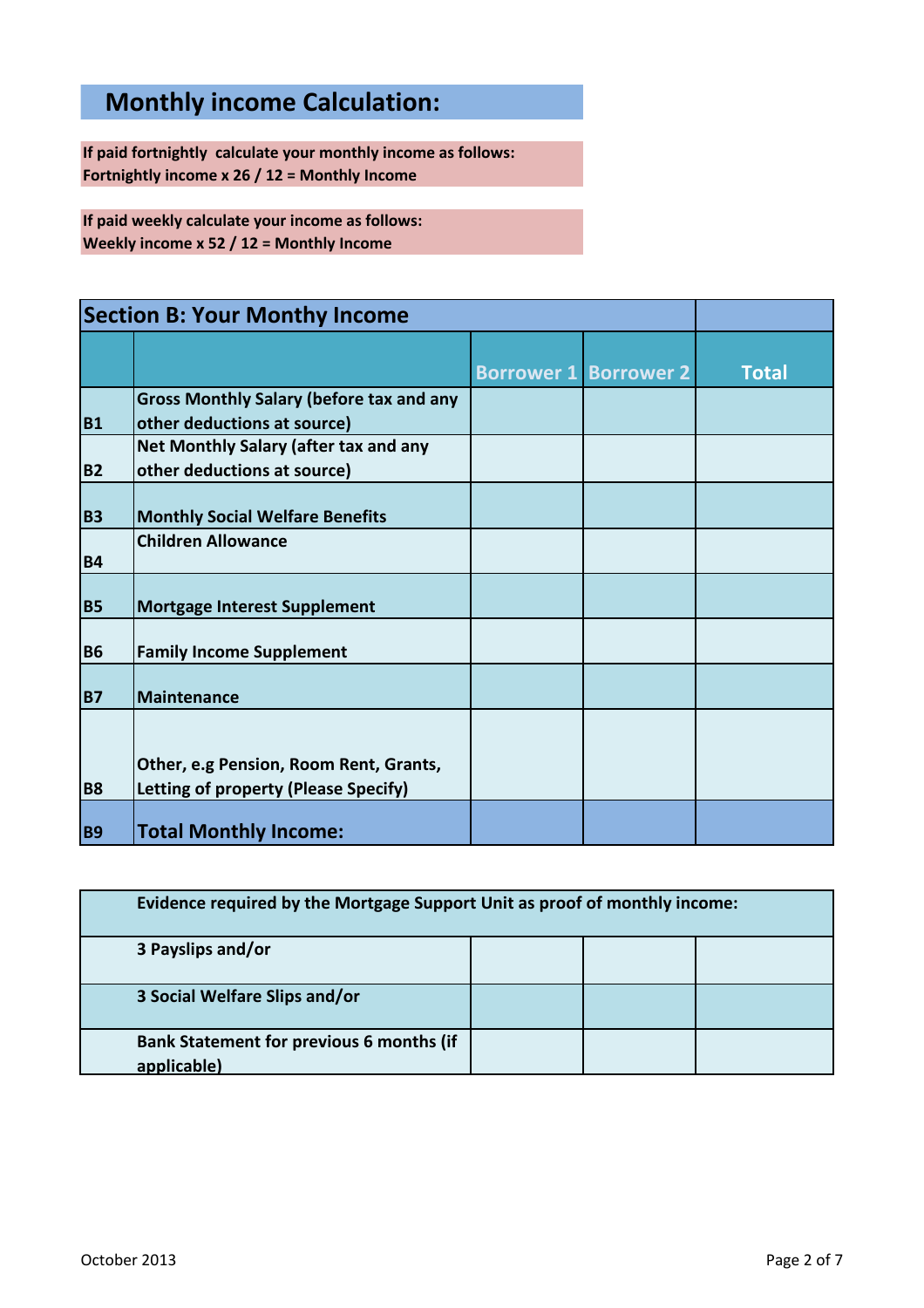| <b>Section C: Monthly Household Expenditure</b>                                       |                                                                        |                |                       |  |  |  |
|---------------------------------------------------------------------------------------|------------------------------------------------------------------------|----------------|-----------------------|--|--|--|
| If your utility bills are every 2 months calculate your monthly bill by dividing by 2 |                                                                        |                |                       |  |  |  |
|                                                                                       | If you have annual bills calculate your monthly bill by dividing by 12 |                |                       |  |  |  |
|                                                                                       |                                                                        | <b>Average</b> | <b>Arrears (where</b> |  |  |  |
|                                                                                       | <b>Utilities:</b>                                                      | <b>Charge</b>  | <b>Applicable)</b>    |  |  |  |
| C1                                                                                    | Electricity                                                            |                |                       |  |  |  |
| C <sub>2</sub>                                                                        | Gas /Oil                                                               |                |                       |  |  |  |
| C <sub>3</sub>                                                                        | Phone (Landline & Internet)                                            |                |                       |  |  |  |
| C <sub>4</sub>                                                                        | TV / Cable                                                             |                |                       |  |  |  |
| C <sub>5</sub>                                                                        | <b>Mobile Phone</b>                                                    |                |                       |  |  |  |
| C6                                                                                    | <b>Refuse Charges</b>                                                  |                |                       |  |  |  |
| C <sub>7</sub>                                                                        | <b>TV Licence</b>                                                      |                |                       |  |  |  |
|                                                                                       | <b>Household:</b>                                                      |                |                       |  |  |  |
| C8                                                                                    | <b>Childcare e.g creche</b>                                            |                |                       |  |  |  |
| C9                                                                                    | Elderly care (e.g carer, nursing home fees etc)                        |                |                       |  |  |  |
| C10                                                                                   | Food/Housekeeping/Personal Care                                        |                |                       |  |  |  |
| C11                                                                                   | <b>Clothing and Footwear</b>                                           |                |                       |  |  |  |
| C12                                                                                   | <b>Household Repairs/Essential Maintenance</b>                         |                |                       |  |  |  |
|                                                                                       | <b>Transport Costs:</b>                                                |                |                       |  |  |  |
| C13                                                                                   | <b>Petrol</b>                                                          |                |                       |  |  |  |
| C14                                                                                   | Motor Insurance / Tax / NCT                                            |                |                       |  |  |  |
| C15                                                                                   | Rail/Bus/Taxi Costs (including school transport costs)                 |                |                       |  |  |  |
| C16                                                                                   | <b>Car Maintenance / Repairs</b>                                       |                |                       |  |  |  |
| C17                                                                                   | <b>Car Parking and Tolls</b>                                           |                |                       |  |  |  |
|                                                                                       | <b>Education:</b>                                                      |                |                       |  |  |  |
| C18                                                                                   | <b>Books</b>                                                           |                |                       |  |  |  |
| C19                                                                                   | <b>School / College Fees</b>                                           |                |                       |  |  |  |
| C <sub>20</sub>                                                                       | <b>Uniforms</b>                                                        |                |                       |  |  |  |
| C <sub>21</sub>                                                                       | Other e.g. voluntary contributions, school outings                     |                |                       |  |  |  |
|                                                                                       | <b>Medical:</b>                                                        |                |                       |  |  |  |
| C <sub>22</sub>                                                                       | <b>Medical Expenses and Prescription Charges</b>                       |                |                       |  |  |  |
| C <sub>23</sub>                                                                       | <b>Health Insurance</b>                                                |                |                       |  |  |  |
|                                                                                       | Other:                                                                 |                |                       |  |  |  |
| C <sub>24</sub>                                                                       | <b>Property Service / Management Charges</b>                           |                |                       |  |  |  |
| C <sub>25</sub>                                                                       | <b>House Insurance</b>                                                 |                |                       |  |  |  |
| C <sub>26</sub>                                                                       | <b>Contents Insurance</b>                                              |                |                       |  |  |  |
| C <sub>27</sub>                                                                       | <b>Life Assurance</b>                                                  |                |                       |  |  |  |
| C <sub>28</sub>                                                                       | <b>Club Membership such as Sports Clubs</b>                            |                |                       |  |  |  |
| C <sub>29</sub>                                                                       | <b>Pension Contribution</b>                                            |                |                       |  |  |  |
| <b>C30</b>                                                                            | Maintenance paid to spouse / child (if applicable)                     |                |                       |  |  |  |
| C31                                                                                   | <b>Local Property Tax</b>                                              |                |                       |  |  |  |
|                                                                                       | <b>Total Monthly Expenditure:</b>                                      |                |                       |  |  |  |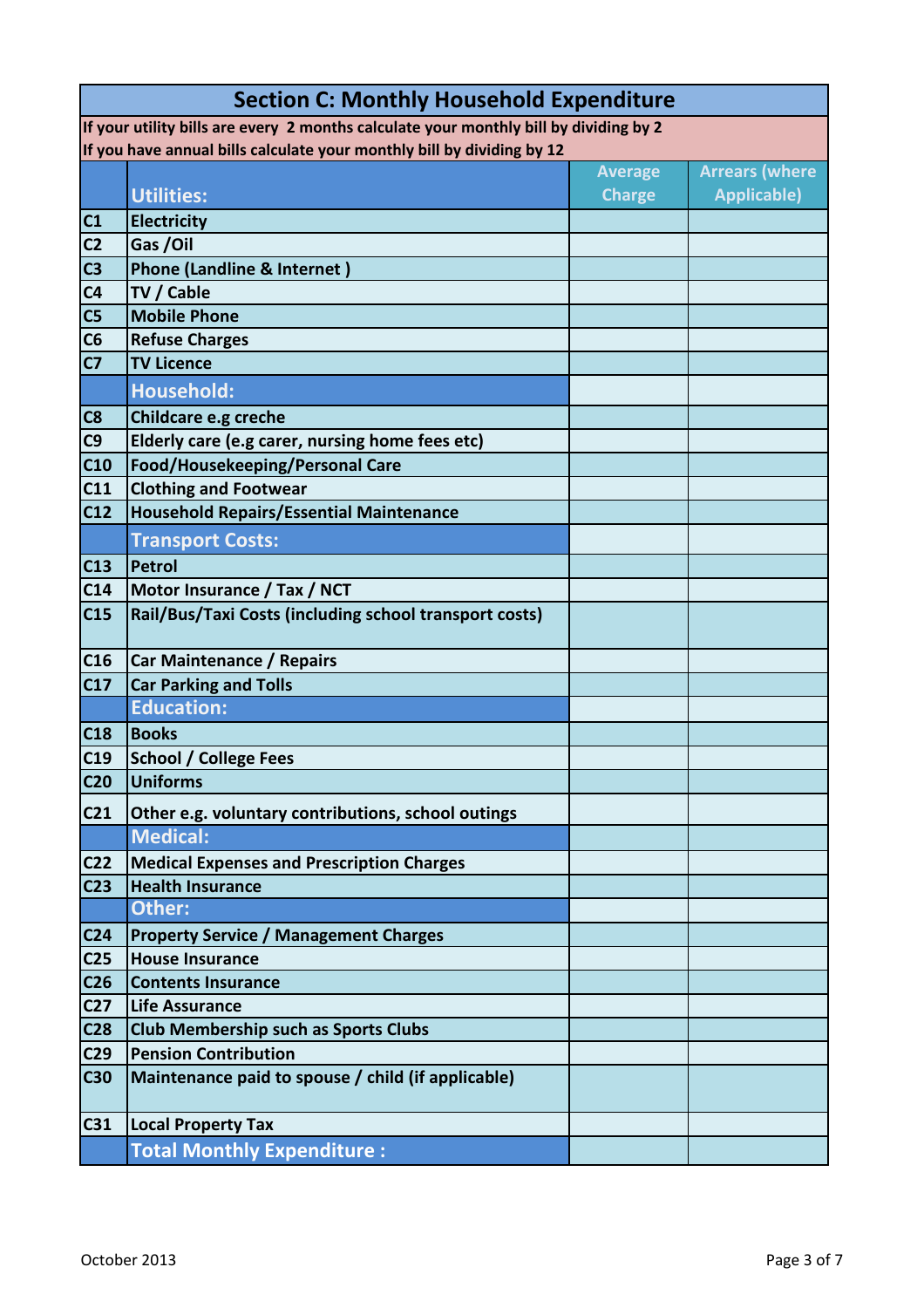**What steps has been taken or propose to be taken to reduce expenditure e.g renogotiated loans etc:**

**\*NOTE - Evidence may be requested by the Mortgage Support Unit in respect of some of the above items listed**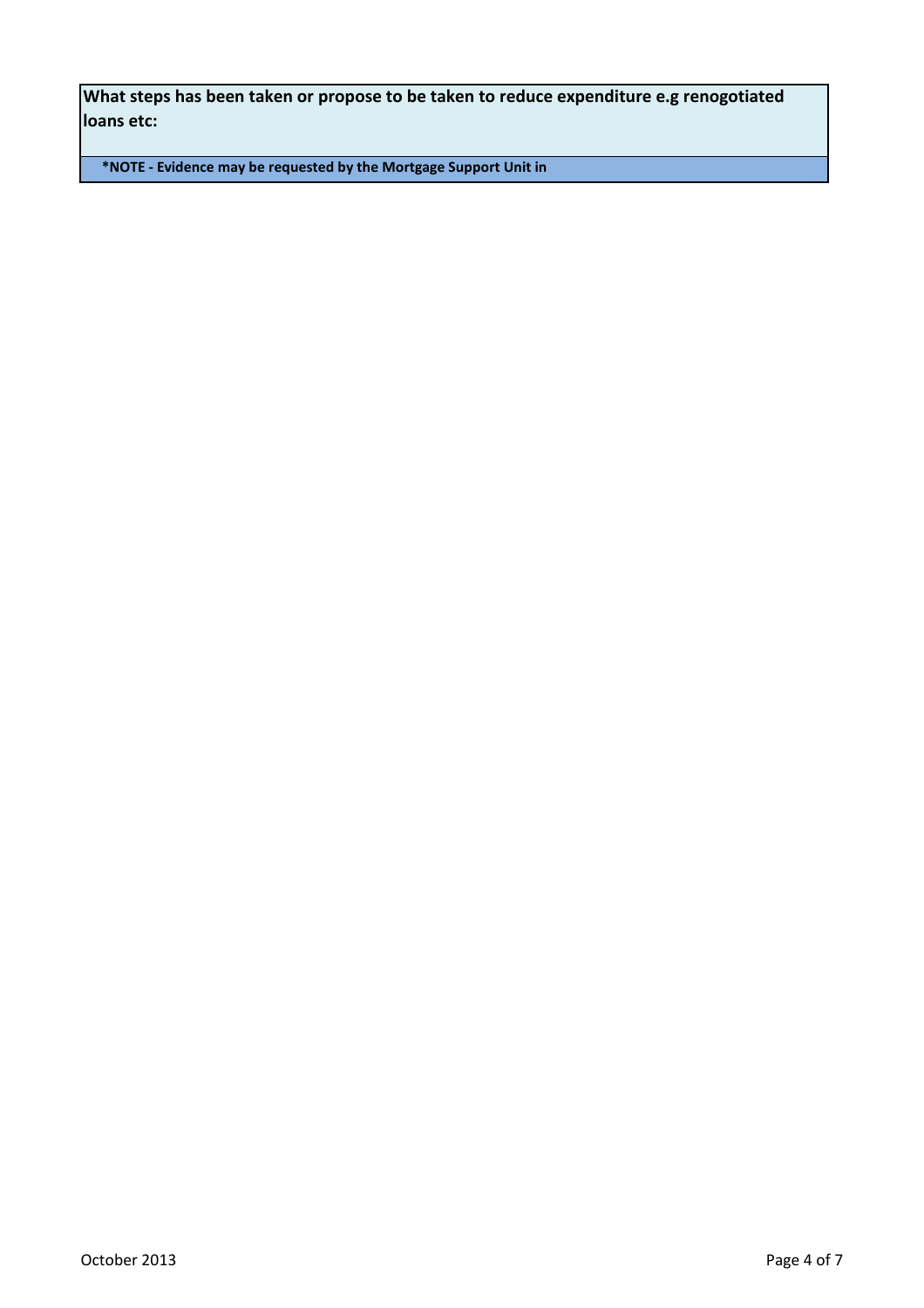|                | <b>Section D: Your Current Monthly Debt Payment</b>       |     |                           |                                 |                                              |                                  |               |                           |                 |                                       |                                        |
|----------------|-----------------------------------------------------------|-----|---------------------------|---------------------------------|----------------------------------------------|----------------------------------|---------------|---------------------------|-----------------|---------------------------------------|----------------------------------------|
|                | Debt Type                                                 |     | <b>Monthly Repayments</b> | <b>Remaining</b><br><b>Term</b> | <b>Total</b><br>Oustanding<br><b>Balance</b> | <b>Arrears</b><br><b>Balance</b> | <b>Lender</b> | <b>Purpose</b><br>of Loan | Secured?<br>Y/N | <b>Currently</b><br>Restructed<br>Y/N | Payment<br>Protection<br>Insurance Y/N |
|                |                                                           | Due | <b>Being Paid</b>         |                                 |                                              |                                  |               |                           |                 |                                       |                                        |
| D <sub>1</sub> | Mortgage                                                  |     |                           |                                 |                                              |                                  |               |                           |                 |                                       |                                        |
| D <sub>2</sub> | Credit Union (1)                                          |     |                           |                                 |                                              |                                  |               |                           |                 |                                       |                                        |
| D <sub>3</sub> | Credit Union (2)                                          |     |                           |                                 |                                              |                                  |               |                           |                 |                                       |                                        |
| D <sub>4</sub> | Overdraft                                                 |     |                           |                                 |                                              |                                  |               |                           |                 |                                       |                                        |
| D <sub>5</sub> | <b>Hire Purchase</b>                                      |     |                           |                                 |                                              |                                  |               |                           |                 |                                       |                                        |
| D <sub>6</sub> | <b>Store Card</b>                                         |     |                           |                                 |                                              |                                  |               |                           |                 |                                       |                                        |
| D7             | Catalogue Debt                                            |     |                           |                                 |                                              |                                  |               |                           |                 |                                       |                                        |
| D <sub>8</sub> | Credit Card (1)                                           |     |                           |                                 |                                              |                                  |               |                           |                 |                                       |                                        |
| D <sub>9</sub> | Credit Card (2)                                           |     |                           |                                 |                                              |                                  |               |                           |                 |                                       |                                        |
|                | D10 Personal Loan (1)                                     |     |                           |                                 |                                              |                                  |               |                           |                 |                                       |                                        |
|                | D11 Personal Loan (2)                                     |     |                           |                                 |                                              |                                  |               |                           |                 |                                       |                                        |
|                | D12 Personal Loan (3)                                     |     |                           |                                 |                                              |                                  |               |                           |                 |                                       |                                        |
|                | D13 Loans from family / friends                           |     |                           |                                 |                                              |                                  |               |                           |                 |                                       |                                        |
| <b>D14</b>     | Mortgage debt on property<br>other than primary residence |     |                           |                                 |                                              |                                  |               |                           |                 |                                       |                                        |
|                | D15 Other Debt (Please specify)                           |     |                           |                                 |                                              |                                  |               |                           |                 |                                       |                                        |
|                | D16   Total Debt Payments:                                |     |                           |                                 |                                              |                                  |               |                           |                 |                                       |                                        |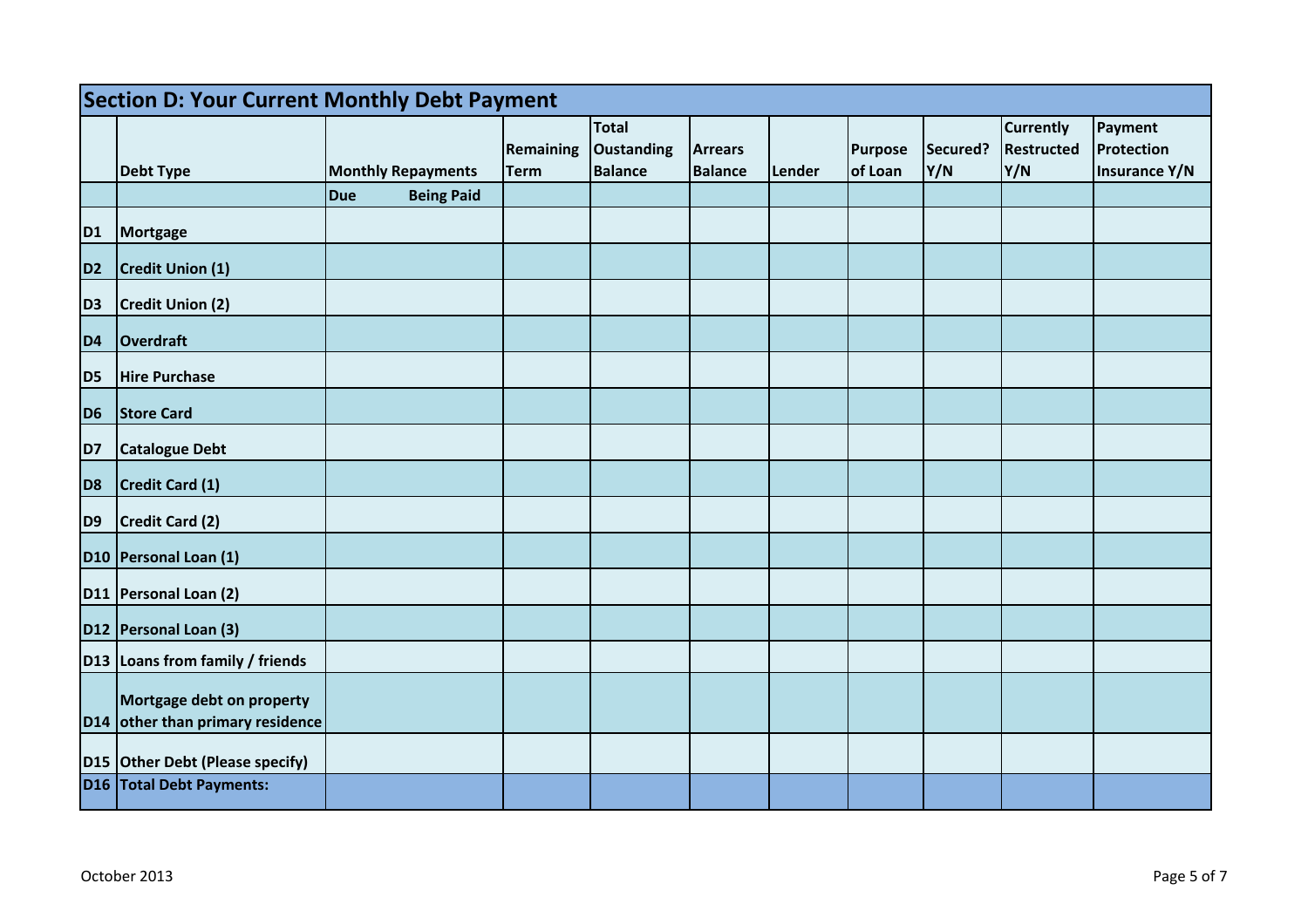| Section E: *Property Assets (other than Primary Residence) |                                                                                                       |                         |                      |                     |                        |                 |
|------------------------------------------------------------|-------------------------------------------------------------------------------------------------------|-------------------------|----------------------|---------------------|------------------------|-----------------|
|                                                            |                                                                                                       |                         | <b>Current Value</b> |                     |                        | <b>Monthly</b>  |
|                                                            | <b>Address</b>                                                                                        | <b>Date of Purchase</b> | (estimated)          | <b>Loan Balance</b> | <b>Arrears Balance</b> | <b>Mortgage</b> |
|                                                            |                                                                                                       |                         |                      |                     |                        |                 |
| E <sub>1</sub>                                             |                                                                                                       |                         |                      |                     |                        |                 |
|                                                            |                                                                                                       |                         |                      |                     |                        |                 |
| IE <sub>2</sub>                                            |                                                                                                       |                         |                      |                     |                        |                 |
|                                                            | <sup>*</sup> If applicable, please notify Dublin City Council as further information will be required |                         |                      |                     |                        |                 |

| <b>Section F: Non-Property Assets</b> |                                                   |                            |                                          |                                     |                                            |
|---------------------------------------|---------------------------------------------------|----------------------------|------------------------------------------|-------------------------------------|--------------------------------------------|
|                                       | <b>Asset Type</b>                                 | <b>Original Cost/Value</b> | <b>Current Estimated</b><br><b>Value</b> | <b>Net Monthly</b><br><b>Income</b> | <b>Please give any</b><br>relevant Details |
| F <sub>1</sub>                        | Savings/ deposits/current<br>account/Credit Union |                            |                                          |                                     |                                            |
| F <sub>2</sub>                        | <b>Shares</b>                                     |                            |                                          |                                     |                                            |
| F <sub>3</sub>                        | <b>Motor Vehicles</b>                             |                            |                                          |                                     |                                            |
| F4                                    | <b>Redundancy Payment(s)</b>                      |                            |                                          |                                     |                                            |
| F <sub>5</sub>                        | Long-term investment(s)                           |                            |                                          |                                     |                                            |
| F <sub>6</sub>                        | Other Investment (s)                              |                            |                                          |                                     |                                            |
| F7                                    | Other Assets (e.g Stock,<br><b>Machinery etc)</b> |                            |                                          |                                     |                                            |
| F <sub>8</sub>                        | <b>Total of Non-Property Assets:</b>              |                            |                                          |                                     |                                            |